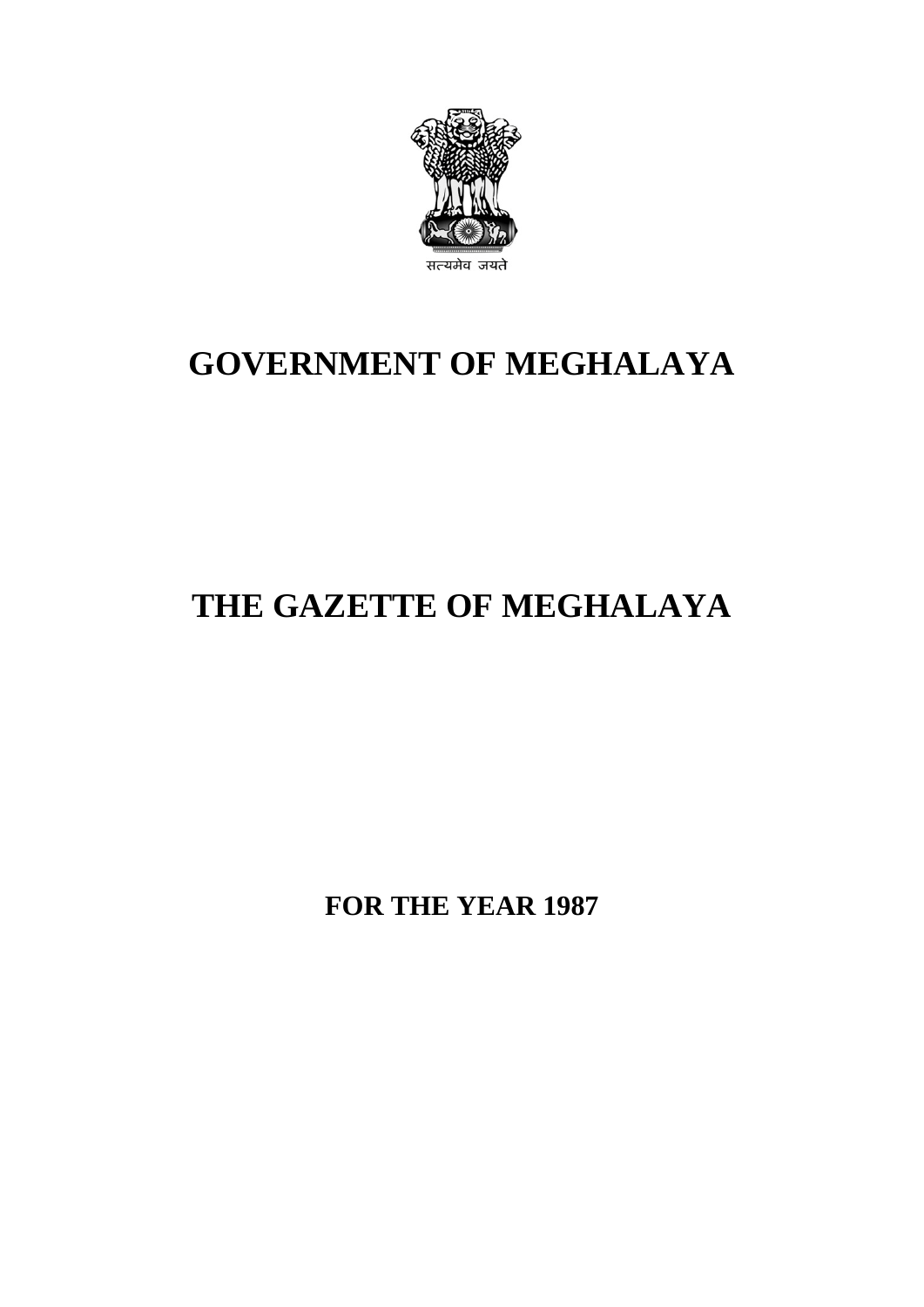#### **THE GAZETTE OF MEGHALAYA, APRIL 30, 1987**

#### **PART VA**

### The  $13<sup>th</sup>$  April 1987

No.GAB.177/81/24—In exercise of the powers conferred by Section 10 of the Meghalaya Cinema (Regulation) Act (Assam Act XIV of 1953 as adapted by Meghalaya), the Governor of Meghalaya is pleased to make the following rules further to amend the Meghalaya Cinema (Regulation) Rules (Assam Rule of 1960 as adapted by Meghalaya) hereinafter called the Principal Rules, namely:--

#### THE MEGHALAYA CINEMA (REGULATION) (AMENDMENT) RULES, 1987

- 1. *Short title and commencement*—(1) These rules may be called the Meghalaya Cinema (Regulation) (Amendment) Rules, 1987.
	- (2) They shall come into force with immediate effect.
- 2. *Amendment of Rule 4*—(1) In Rule 4, sub-rule (1), of the principal rules
	- i) for the existing clause (a) the following shall be substituted, namely :--

"(a) *No objection Certificate*—A certificate from either the Municipality, Town Development Authority or Town Committee exercising jurisdiction over the area and where none of these exists from the District Council, that there is no objection to the erection of the Proposed Cinema building".

- ii) in clause (c), after the "*Other vehicles*" the words "*within the proposed site*" shall be added.
- 3. *Amendment of Rule 5*—In Rule 5, sub-rule (ii), of the principal rules, after clause (h), the following shall be inserted as a new clause (i), namely :--

"(i) a certificate from the Deputy Commissioner concerned that the application for license will not involve a benami transaction".

4. *Amendment of Rule 6*—In Rule 6 of the principal rules, for the existing sub-rule (2) the following shall be substituted, namely :--

"(2) No permanent cinema house shall be allowed within a distance of two hundred and fifty metres from the existing hospital educational institution, place of worship, cremation ground, grave yard, cemetery or other standing permanent cinema House".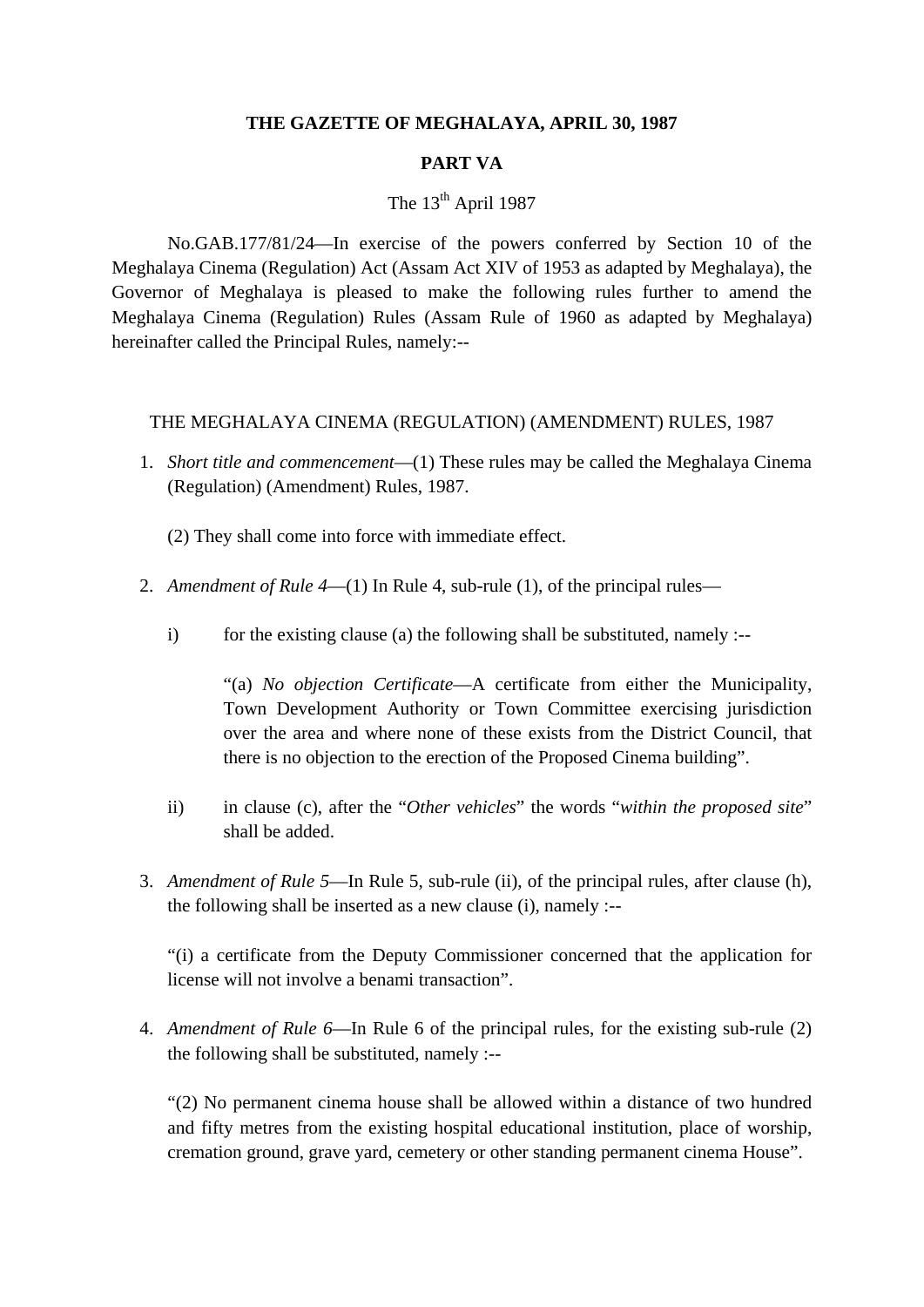#### **2**

#### **THE GAZETTE OF MEGHALAYA, APRIL 30, 1987**

#### **PART VA**

5. *Amendment of Rule 9*-- In Rule 9 of the principal rules, for the existing sub-rule (2) the following shall be substituted, namely :--

"(2) No license for temporary indoor cinema shall be issued in respect of any structure which is situated within a distance of two hundred and fifty metres from any existing hospital, educational institution, place of worship, cremation ground, grave vard, cemetery or other existing permanent cinema house".

6. *Amendment of Rule 10*—For the existing Rule 10 of the principal rules, the following shall be substituted, namely :--

"10. *Fee for temporary Indoor Cinema Licence*—A fee of Rupees fifty per mensem shall be paid for a license for a temporary Indoor Cinema and Rupees five for a duplicate copy of the license. A surcharge of Rupees twenty-five shall be levied for failure to apply for renewal of the license in time".

7. *Amendment of Rule 13*—For the existing Rule 13 of the principal rules, the following shall be substituted, namely :--

"13. *Fee for temporary open Air and Touring Cinema*—A fee of Rupees seventy-five shall be paid for a license for a temporary open air cinema or Touring Cinema for a period for which the license is valid and Rupees ten for a duplicate copy of the license".

"Provided that where the license for a touring cinema is for holding shows for the benefit of labour in industrial concerns or by academic or cultural institutions, or for exhibiting only educational films or for the benefit of the public and not for making any profit or gain, the State Government may exempt the levy of less under these rules".

8. *Amendment of Rule 14*—In Rule 14, sub-rule (2) of the principal rules, after clause (iv), the following shall be inserted as a new clause  $(v)$ , namely :--

"(v) a certificate from the Deputy Commissioner concerned that the application for a license will not involve a benami transaction".

9. *Amendment of Rule 19*—In Rule 19, sub-rule (1) of the principal rules between the words "*shall*" and "*make necessary inspection*", the words "once a year in the month of December" shall be inserted